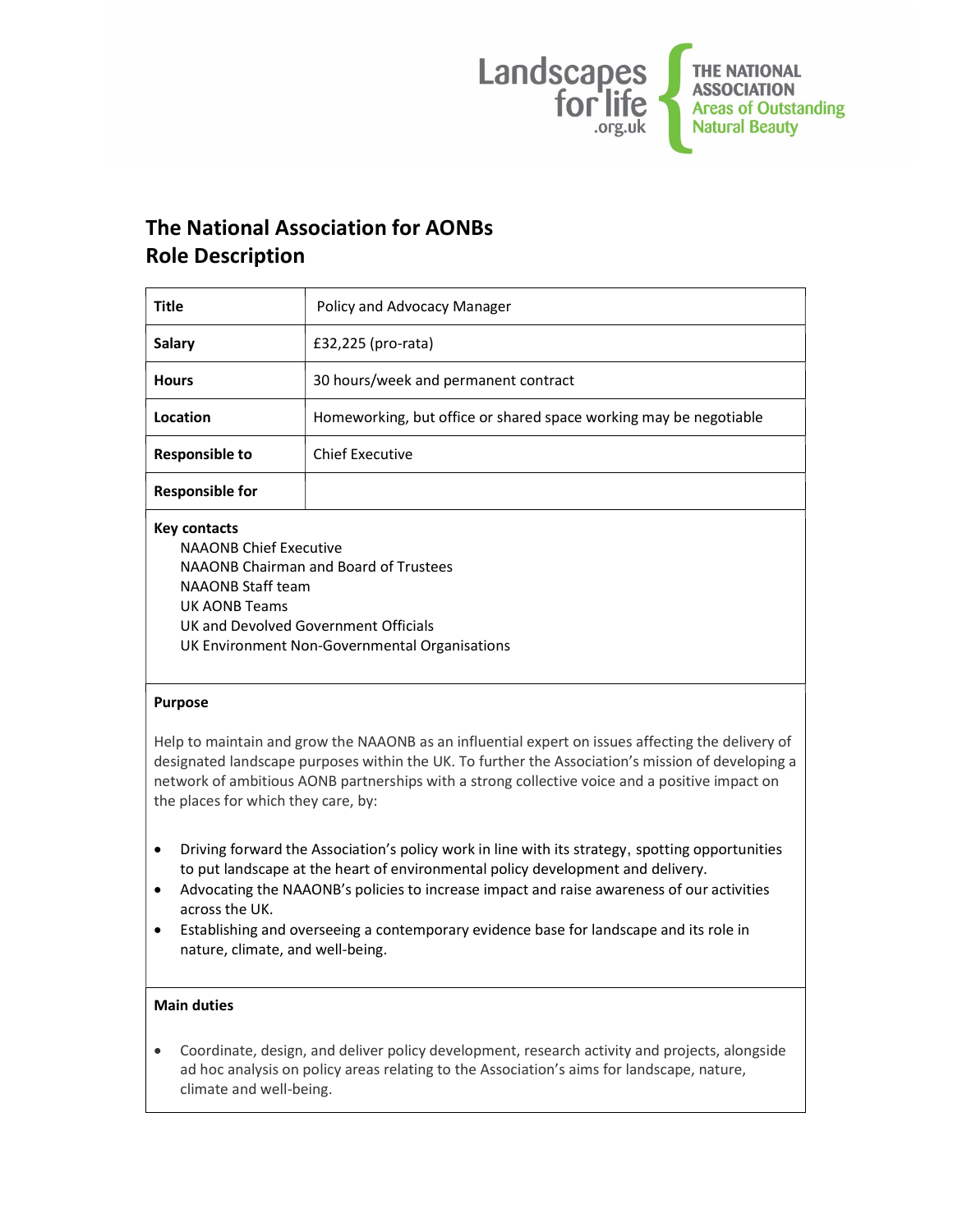- Maintain an overview of policy developments which impact on landscape and natural beauty, to advise the Association on potential policy positions, opportunities, and actions.
- Produce high-level policy statements, briefing papers and other documents for internal and external audiences, to include responding to consultations and evidence submissions and sessions at Parliament.
- Develop and foster effective relationships with colleagues, including our members and other external stakeholders and networks, to share knowledge and collaborate in the development of evidence-based policy positions and research proposals.
- Convene working group meetings on-line and face-to-face to shape and share policy, providing updates on key policy changes and consulting on policy proposals.
- Pro-actively identify and support the advocacy needs of the Association, encouraging external decision-makers to take positive decisions for landscape.
- Ensure that your policy recommendations inform national advocacy and local delivery alongside the Communications Manager, overseen and supported by the Chief Executive.
- Regularly write, edit, comment and produce easy digests of policy developments and research for the Association's website, blog posts, articles, briefings, and social media.
- Contribute to the development of the NAAONB as the leading voice on designated landscapes in the UK.

#### Person specification

- We welcome applicants from a broad range of experience and backgrounds.
- A commitment to personal growth and learning.
- Has a team ethos, with a drive to collaborate across broad networks.
- A self-starter who is flexible and adaptive, yet structured and organised.
- Very capable communicator across diverse groups, verbally and in writing.
- Ability to think about and shape the future, but also comfortable with detail and evidence.
- Adept at reacting to a fast-changing policy landscape but able to take a long-term view of delivery.

#### Essential

- Experience in policy development and advocacy.
- Excellent analytical skills, including the ability to summarise accurately a wide range of views and be able to quickly identify key issues from a range of sources of information.
- Strong interpersonal skills, capable of taking responsibility for managing relationships with key partners, stakeholders and policy makers.
- Strong communications and presentation skills, both written and oral, with experience of communicating complex issues to diverse audiences
- Ability to work as part of a small team while also working independently, using own initiative and developing ideas
- Effective facilitation and collaboration, using relevant tools and technology, online and faceto-face.
- Ability to prioritise work and meet tight deadlines